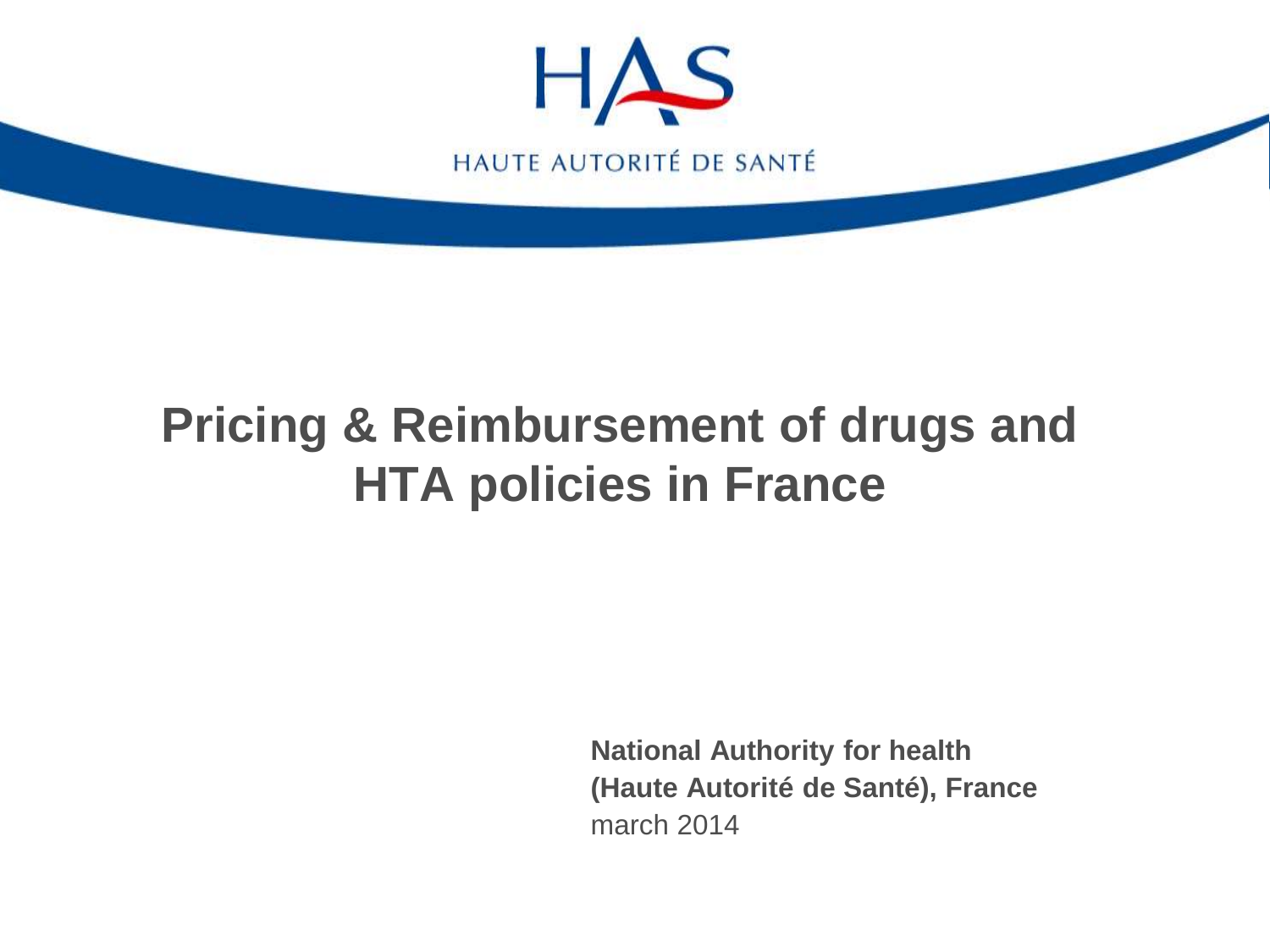

# **Medicinal Products in France**



**Committee for Medicinal Products for Human Use / Commission d'évaluation initiale du rapport bénéfice risque des produits de santé benefit/risk assessment**

#### **European Commission /ANSM Marketing Authorization**

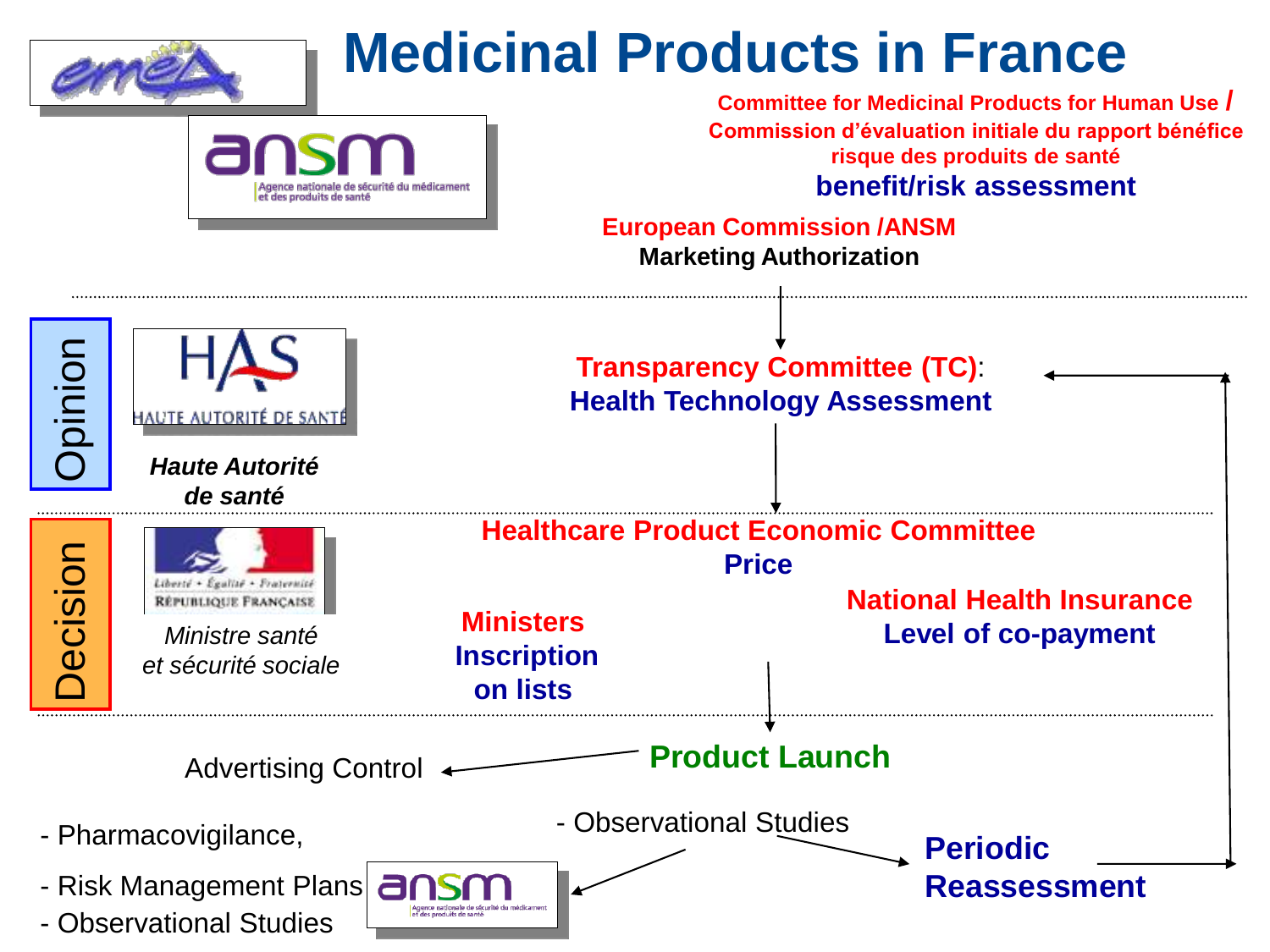## **Reimbursement and Pricing of drugs: Single Technology initial Assessment**

#### • **All drugs have to be assessed by HAS**

- Before inclusion on a positive list of reimbursed products
	- One list for access to Hospital Pharmacies
	- One list for admission to Community Pharmacies
- Assessment is based on medical evidence

#### • **Regulated prices**

- Based on the HAS opinion
- Economic Committee for Health Products (CEPS)
- Price defined by convention
- **Reimbursement and price are separately determined**
	- CEPS and HAS are separate bodies

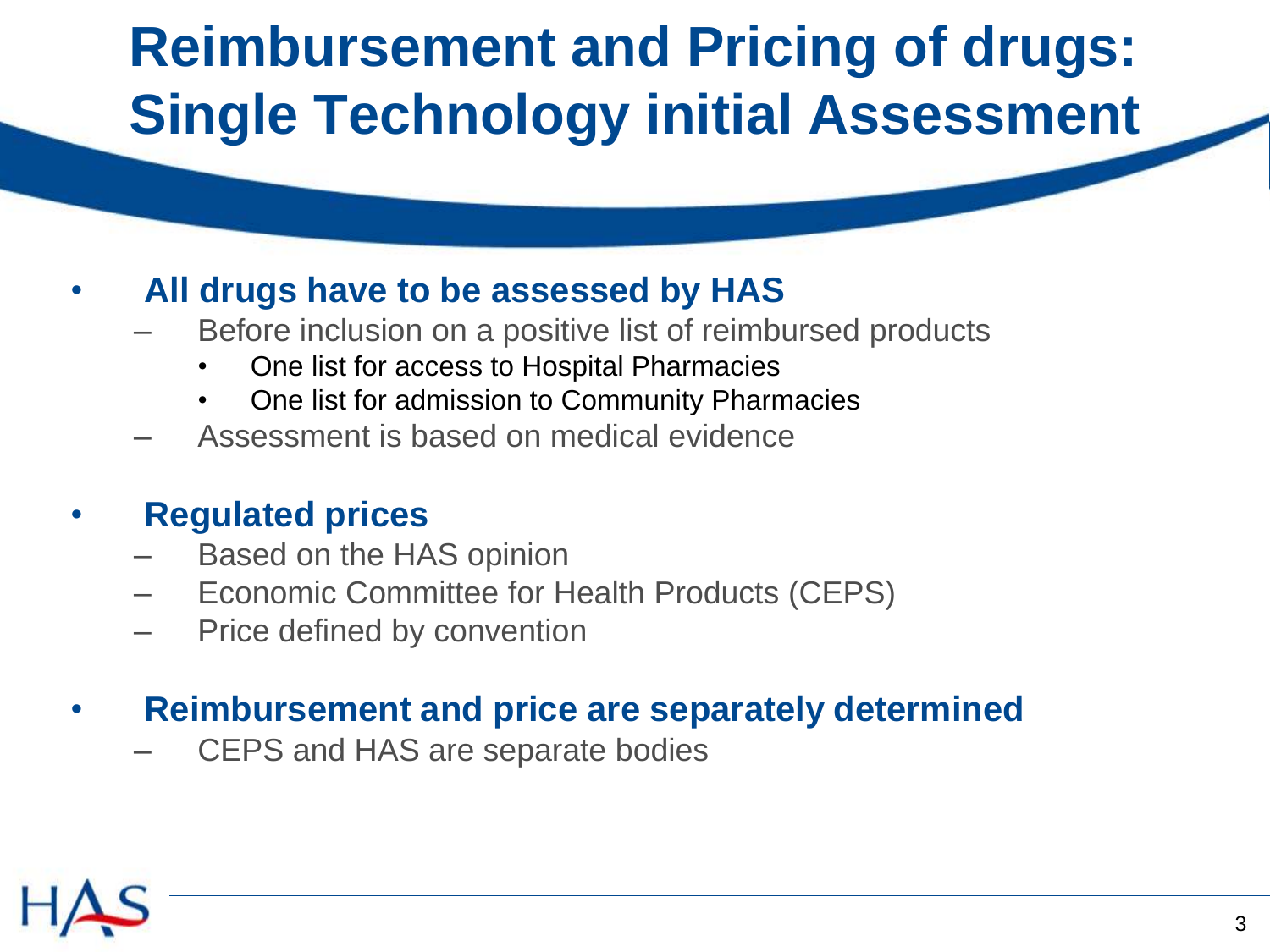## **Reimbursement and Pricing of drugs : Single technology re-assessment**

- **Re-assessment to maintain inscription on the list of reimbursed drugs**
	- STA every 5 year for drugs listed for admission to community pharmacies
	- STA at any time for all drugs when significant new information is available

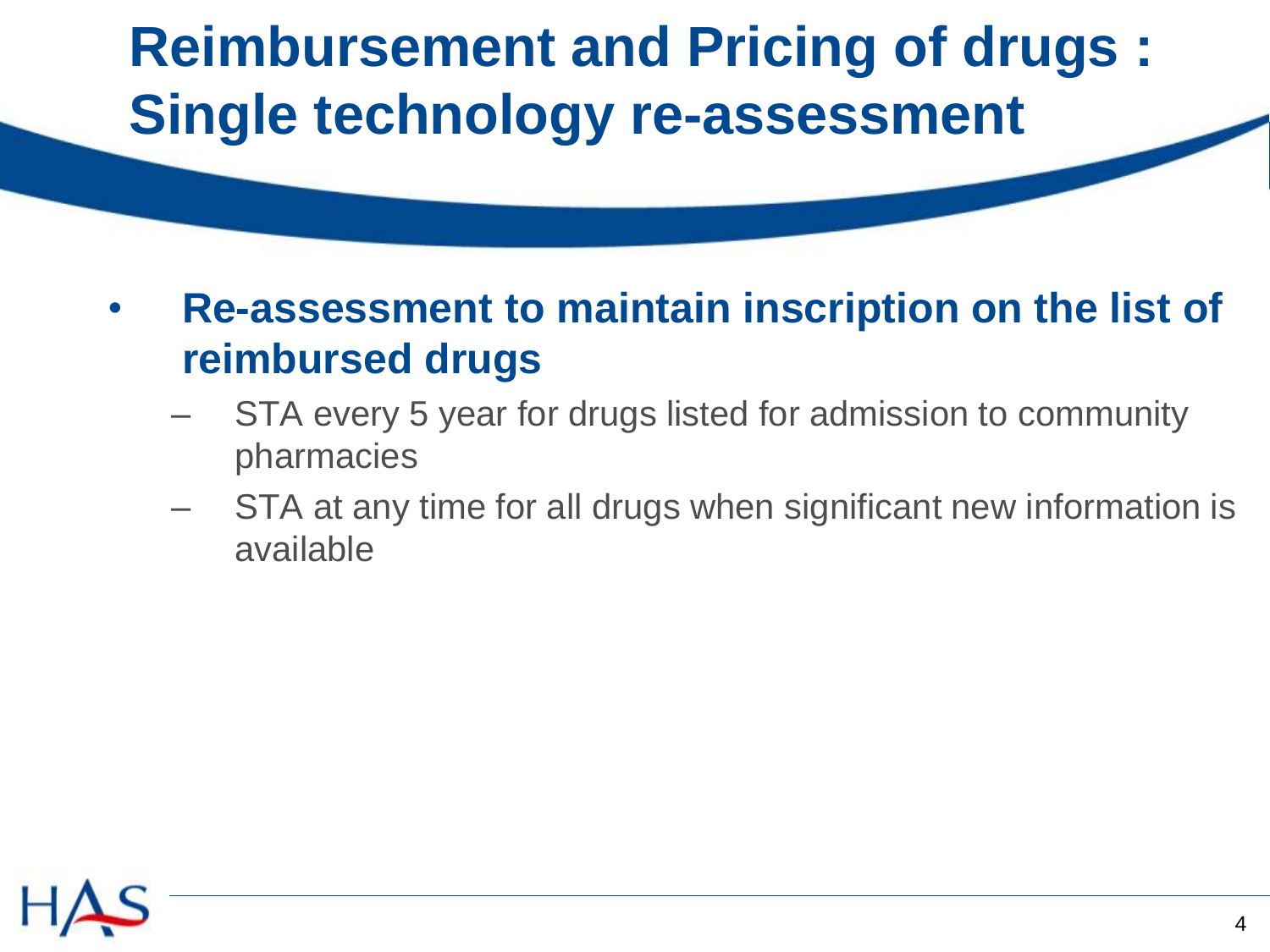## **Reimbursement and Pricing of drugs: Multiple Technology Assessment**

- **Multiple Technology assessment of drugs with the same indication and/or within the same pharmaceutical class**
	- on specific request from health authorities
		- Efficiency of therapeutic strategy of hypertension
	- or according to HAS program
		- 3rd generation oral contraceptives

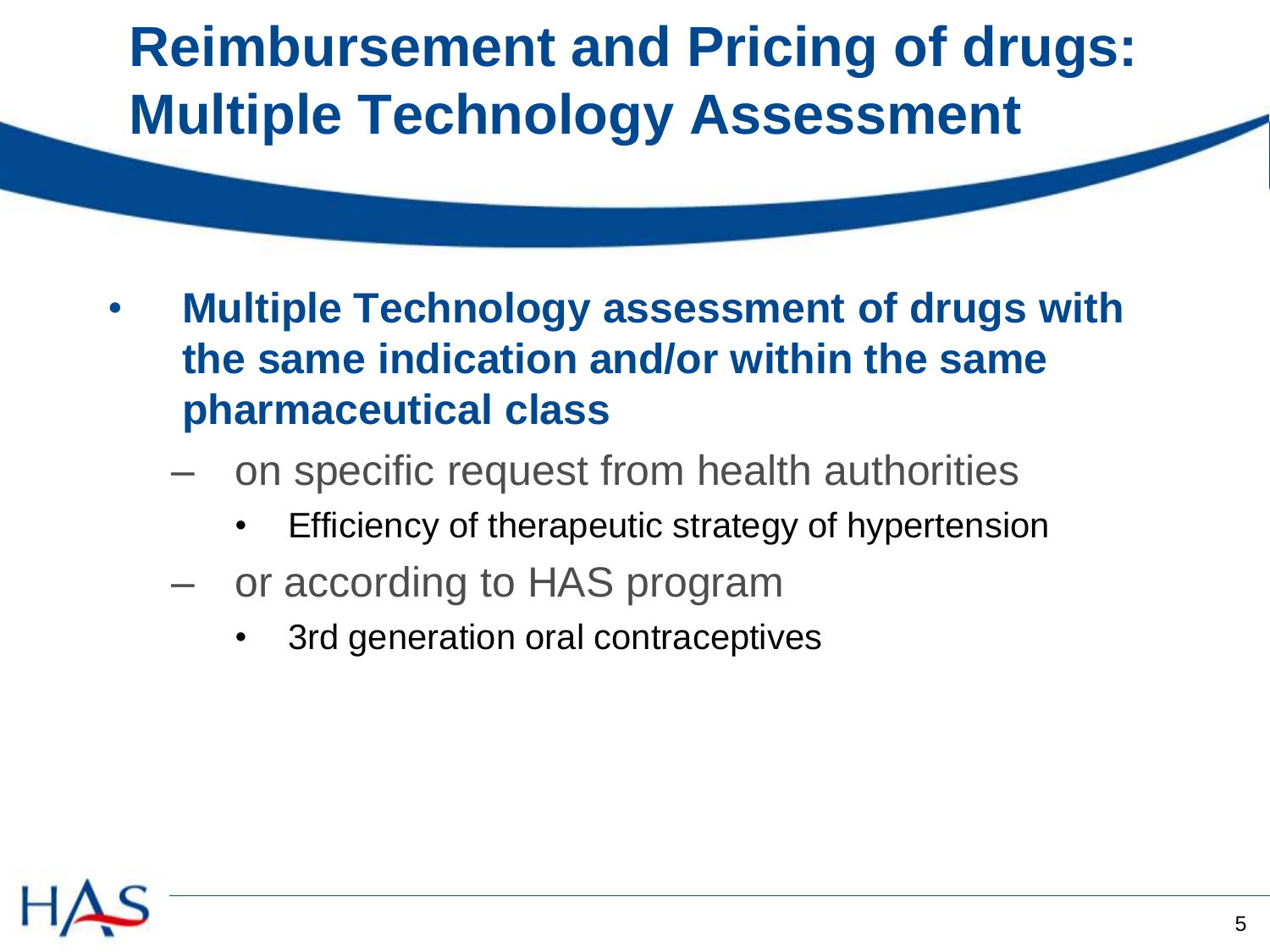### **Assessment for reimbursement and price definition**

#### *What is considered ?*

- Characteristics of the disease (severity, frequency…)
- Other available medicines (comparators??)
- **Quantity of effect**
- Comparison of efficacy to other available therapeutic
- From clinical trial results to real life situation
- Target population
- Impact on health care system

**Health care need**

**Effectiveness**

**Relative** 

**efficacy**

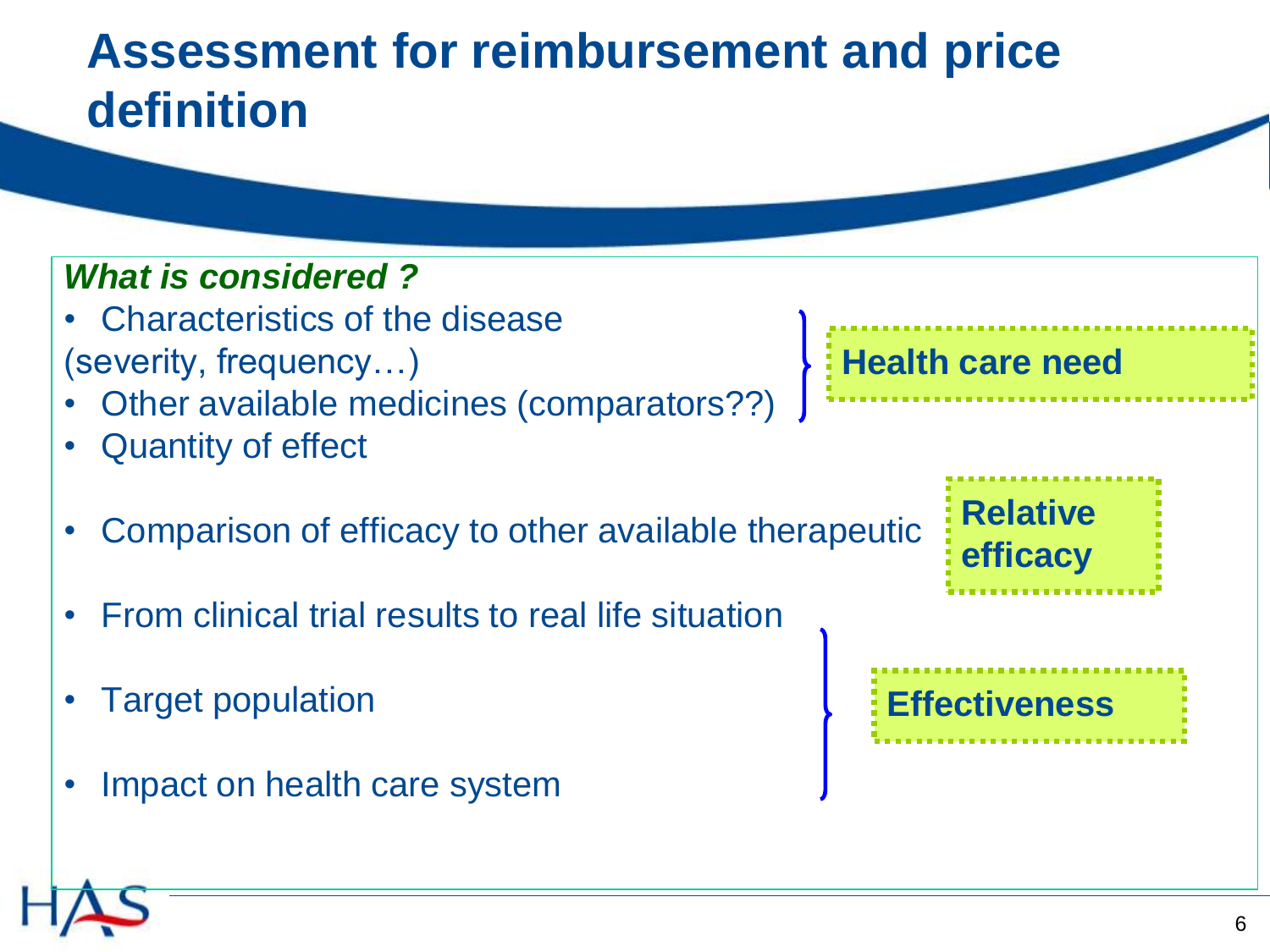## **Information needed and assessed**

#### • **Efficacy**

– Trials with correct methodology (Randomised clinical trials, meta-analysis…)

#### • **Tolerance**

- Randomised clinical trials
- Pharmacovigilance points

#### • **Comparators**

- **Therapeutic strategy**
	- Situate the drug within the strategy of treatment
- **Target population**
- **Interest for public health**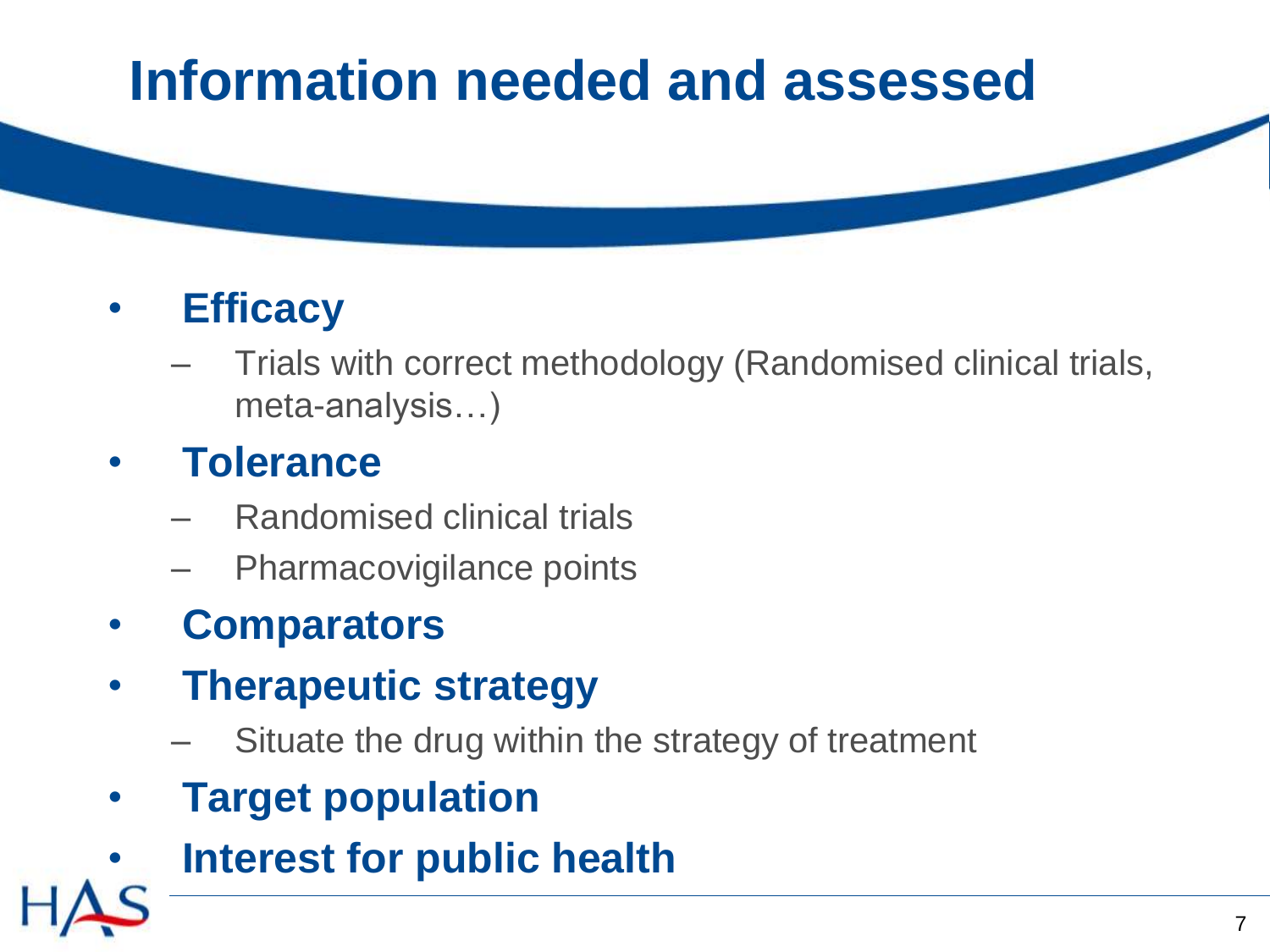

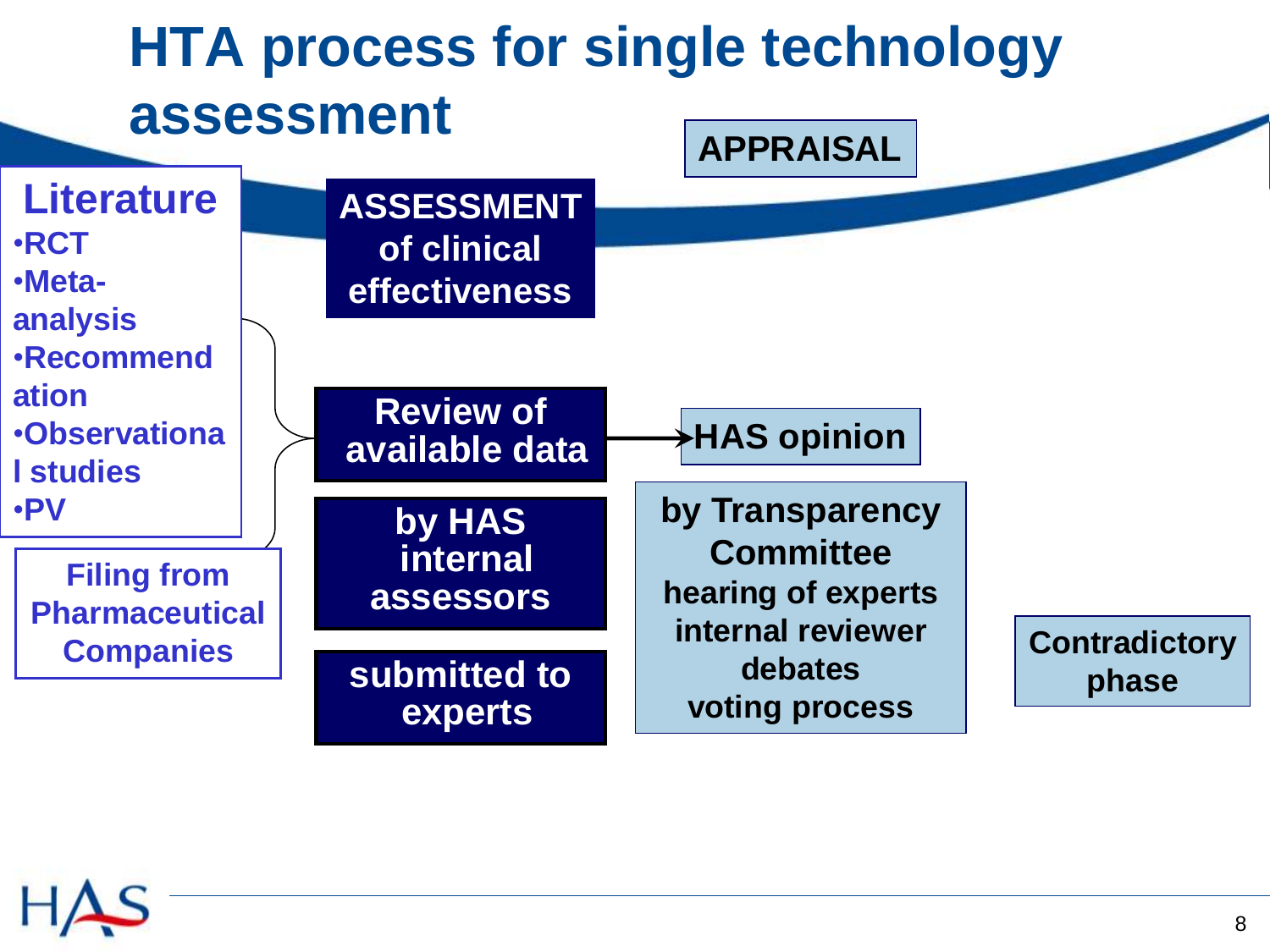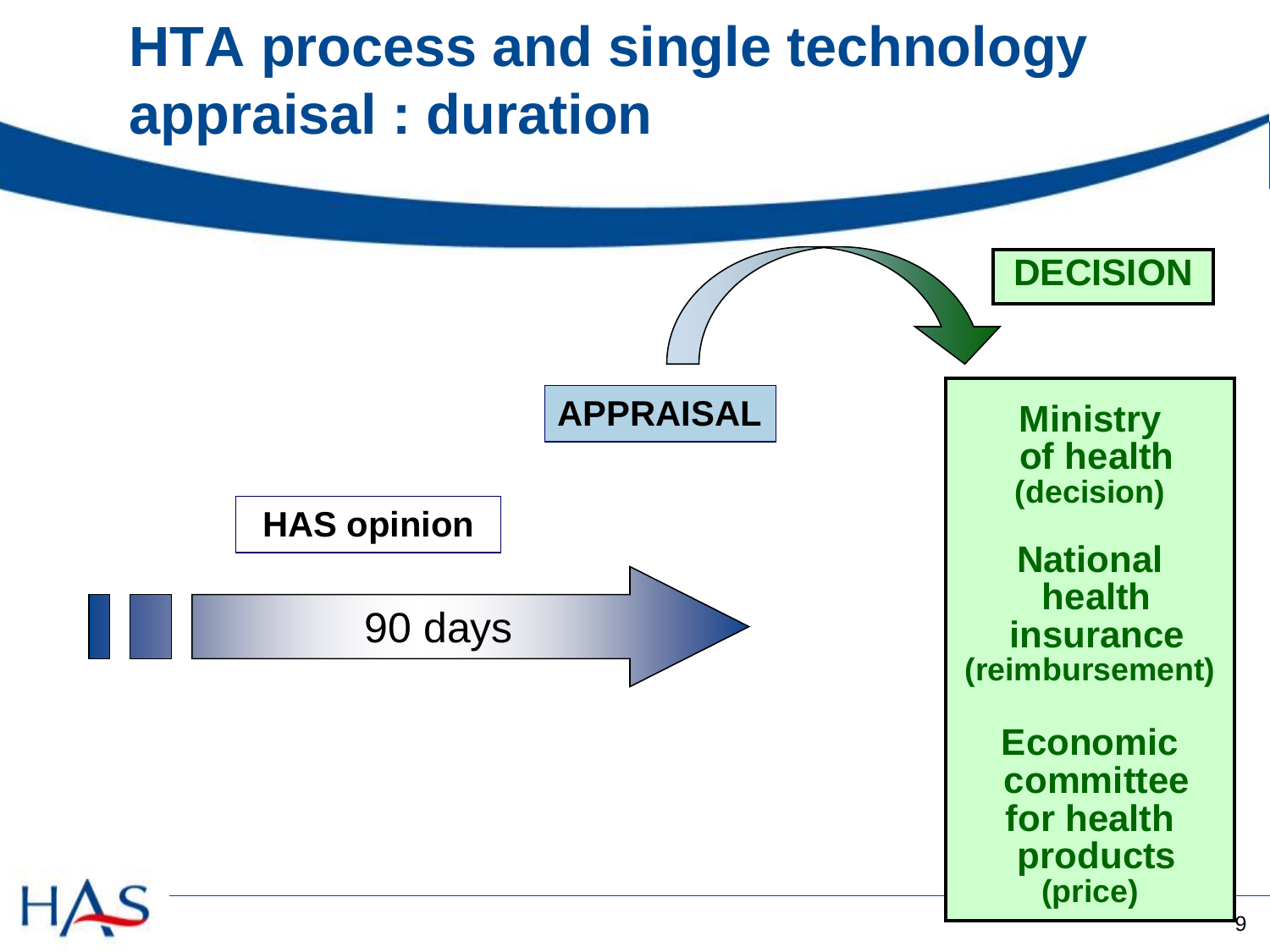## **Transparency Committee**

#### • **Members appointed for 3 years**

- 26 members with right to vote: specialists, GPs, pharmacists, methodologists
	- 20 members have full right to vote
	- 6 supplementary members are deputy members and can vote in case of members 'absence
	- at least 12 members are required to validate the vote.
- 8 members are without right to vote and represent different institutions: pharmaceutical company labor party, ANSM, ministry of health (DGS, DSS), NHI (CNAMTs, RSI)
- **The Committee meets every 2 weeks**

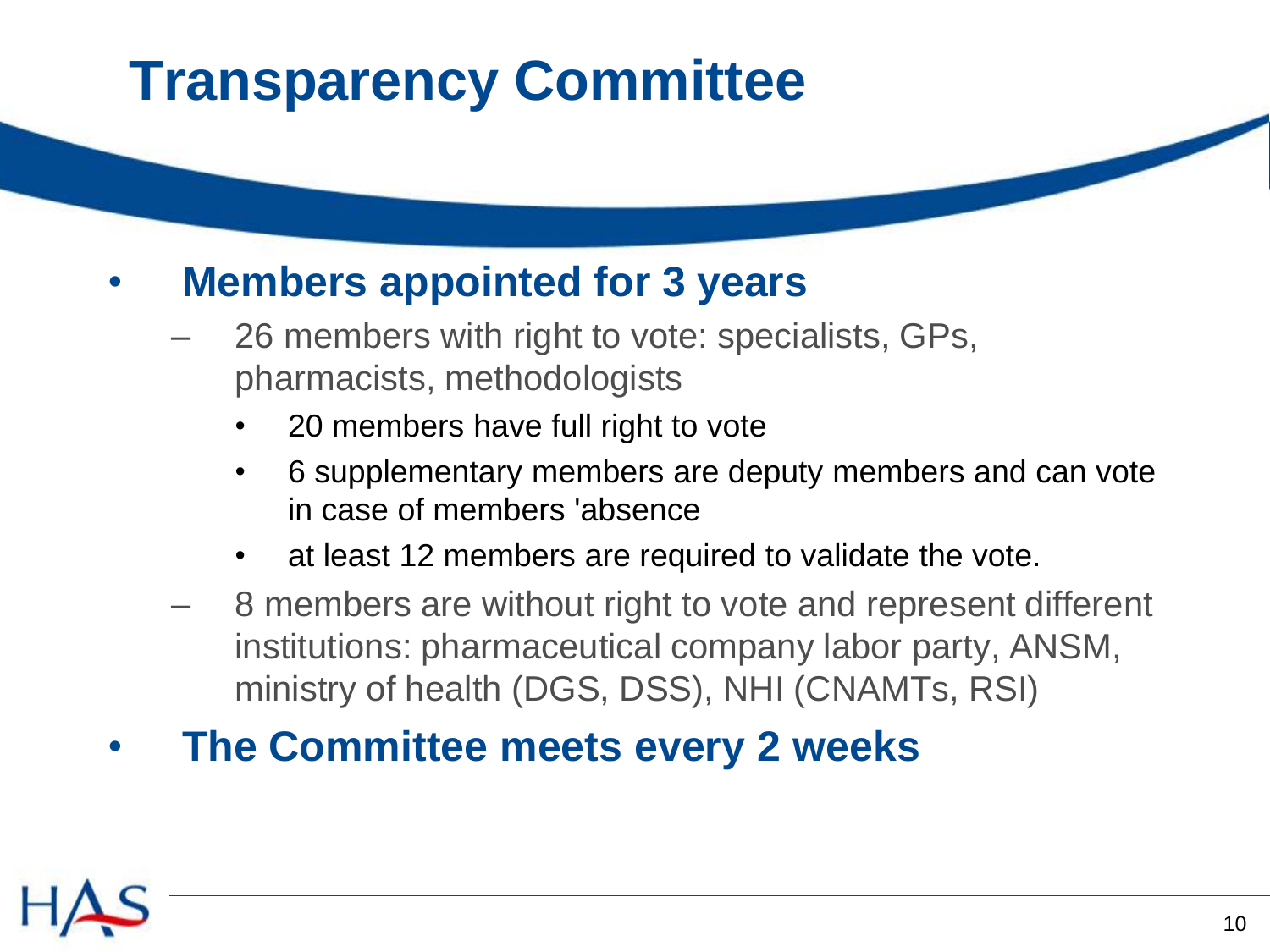## **Content of the report**

- **Administrative presentation**
	- Request
	- **Indication**

#### • **Assessment part**

- Health care need
- **Comparators**
- **Efficacy data**
- Tolerance data
- Therapeutic strategy

• **Opinion part**

- Actual Benefit
- Improvement in Actual **Benefit**
- Target population
- Recommendation
	- Inclusion on list
	- Level of reimbursement
	- Commitment : follow-up study…

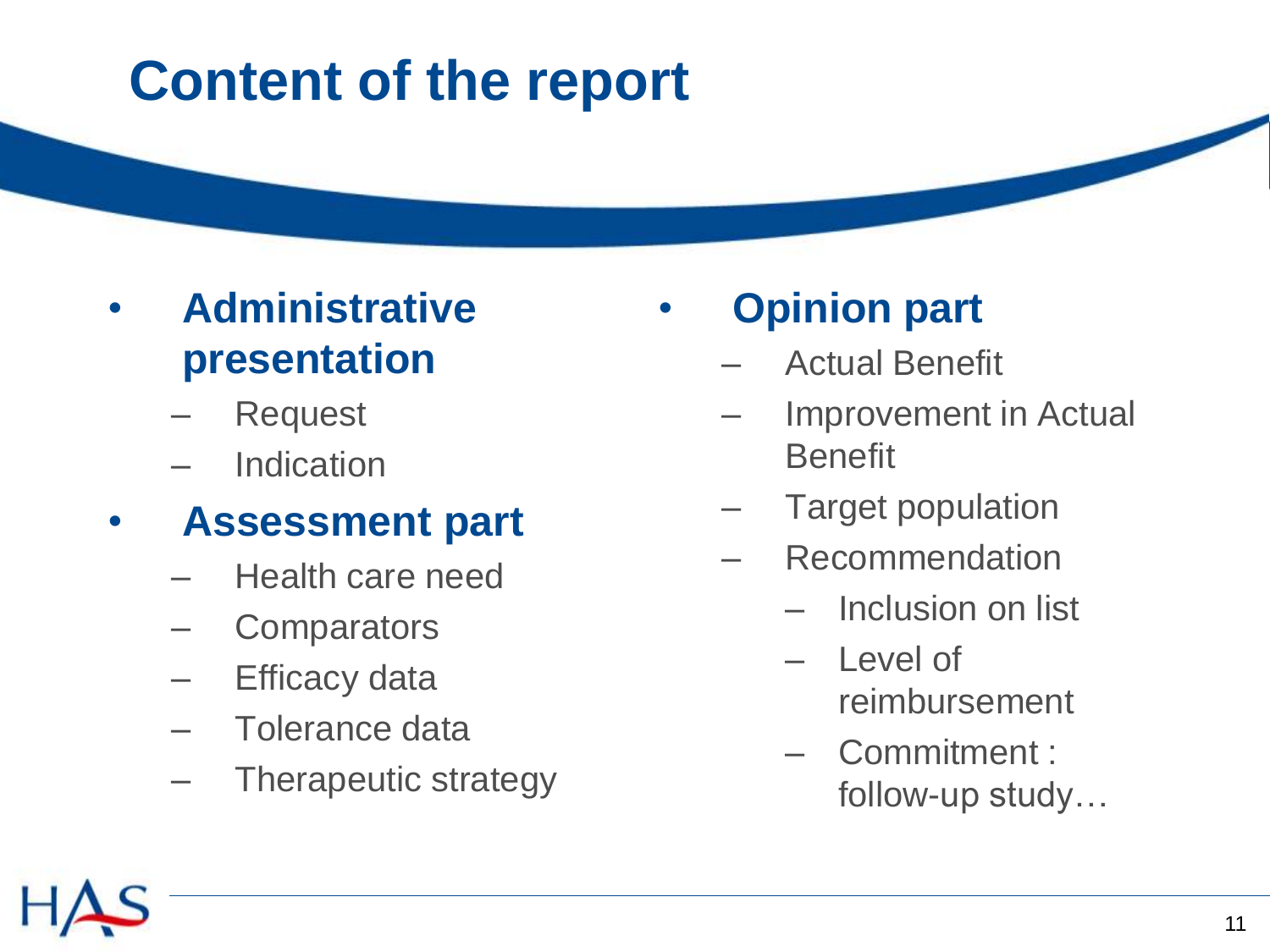## **Actual benefit (Service Médical Rendu)**

#### • **Assesses the intrinsic value of the drug**

– Answers the question : *Should the drug be reimbursed? Does the drug clinically interesting?*

#### • **Takes into account 5 criteria**

- Severity of the disease and its impact on morbidity and mortality
- Clinical efficacy/effectiveness and safety of the medicine
- Aim of the drug: preventive, symptomatic or curative
- The therapeutic strategy as regards to therapeutic alternatives
- Impact in terms of public health (burden of disease, health impact at the community level, transposability of clinical trial results)
- **The actual benefit is a recommendation for inclusion on the reimbursement list**

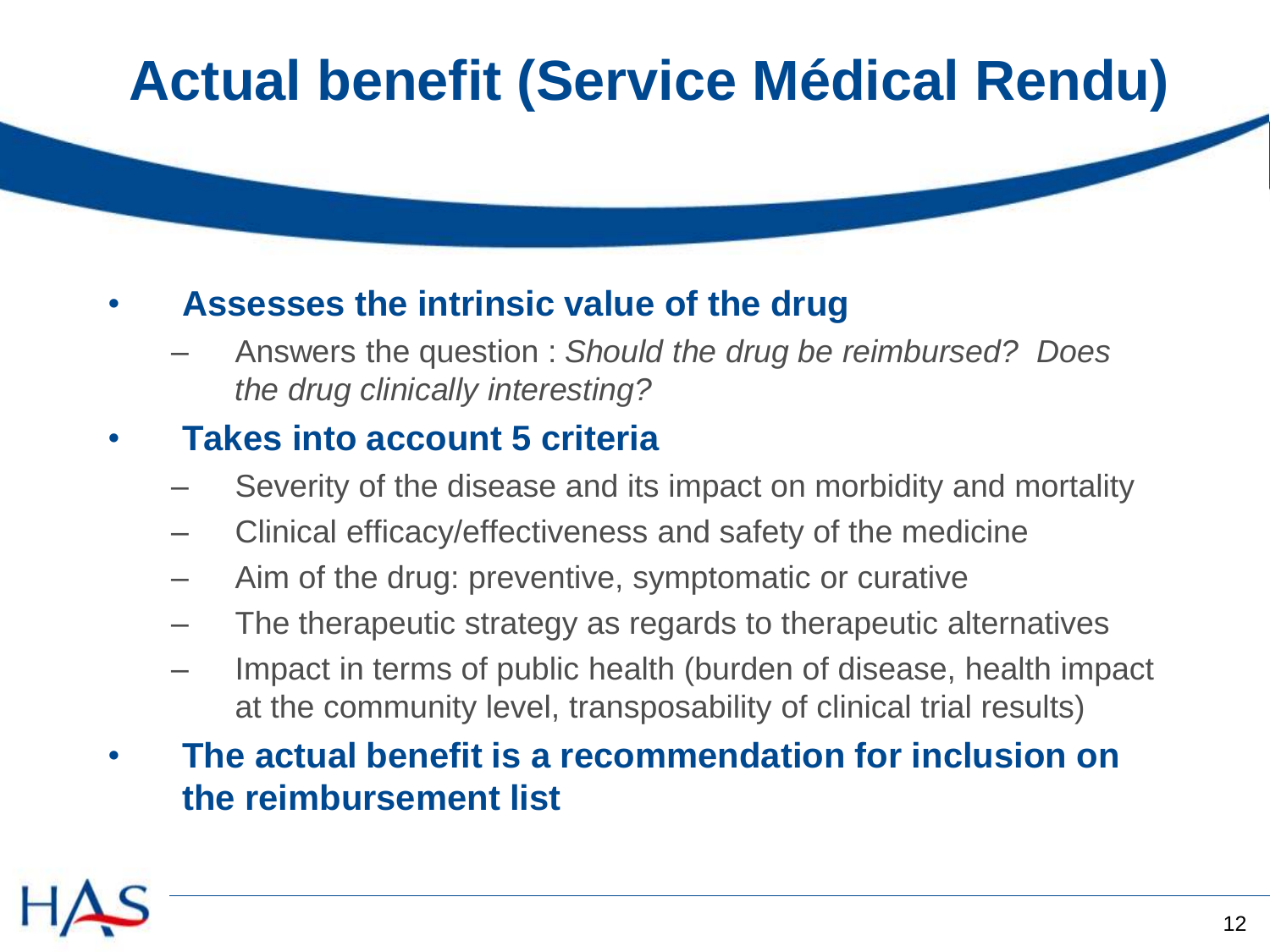## **When does the AB can be insufficient ?**

- **Small quantity of effect, without clinical significant, with substantial adverse events,**
- **Small or very small quantity of effect, weak demonstration,**
- **Efficacy demonstrated in a population different of the MA population or uncertain transposability**
- **No place if the therapeutic, diagnostic or preventive strategy**
- **Not so severe disease, symptom and/or spontaneously curable**
- **Medicine for which exists a therapeutic alternative with demonstration of similar efficacy, more important efficacy, or less important adverse events**
- **Fixed dose combination drugs without demonstration of its interest**

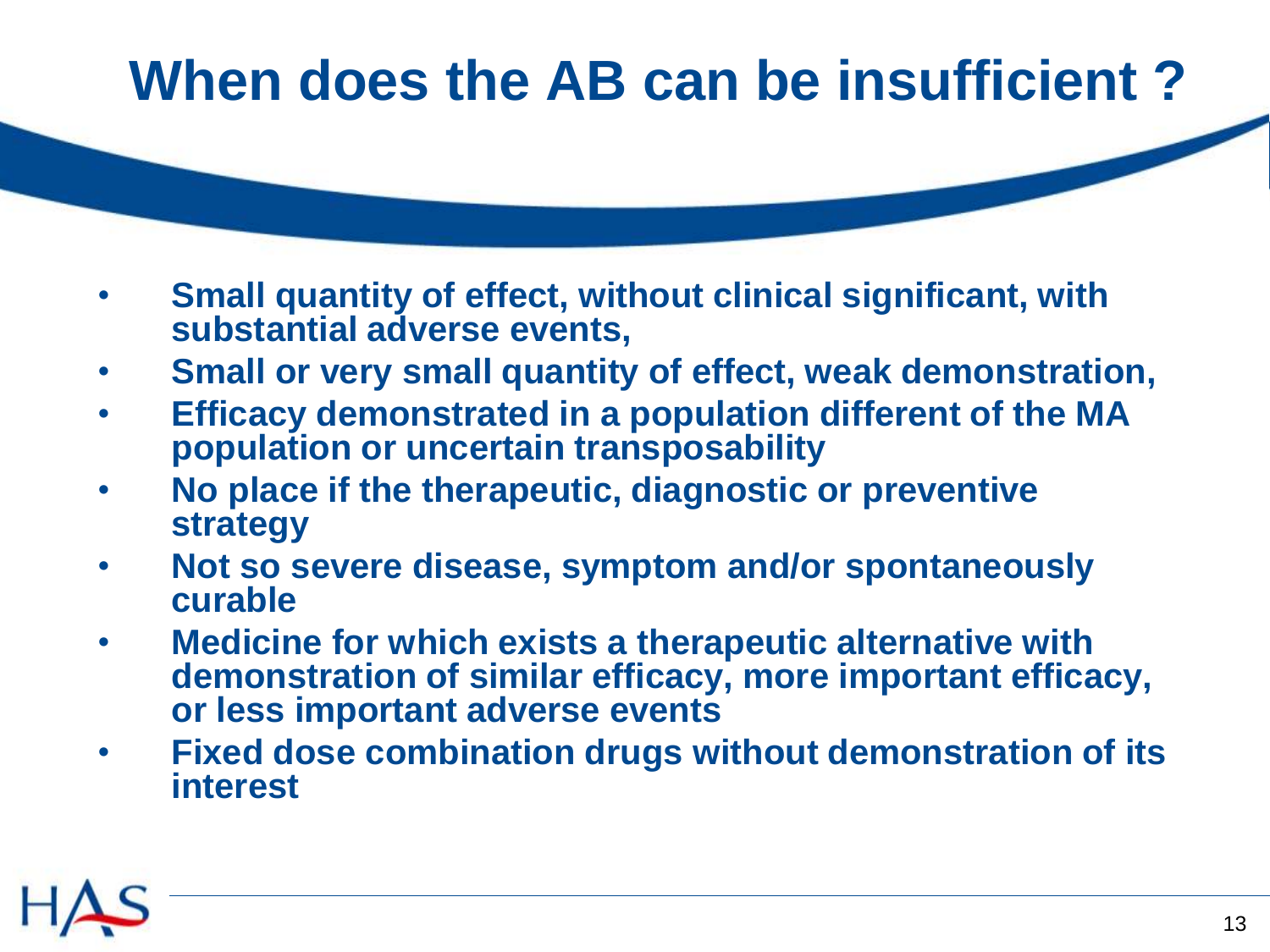

• **The NHI defines the reimbursement rate according to the Actual Benefit level**

|                     | <b>Reimbursement rate</b>         |
|---------------------|-----------------------------------|
| <b>Important</b>    | 65%                               |
| <b>Moderate</b>     | 30%                               |
| <b>Mild</b>         | 15%                               |
| <b>Insufficient</b> | not included on the positive list |

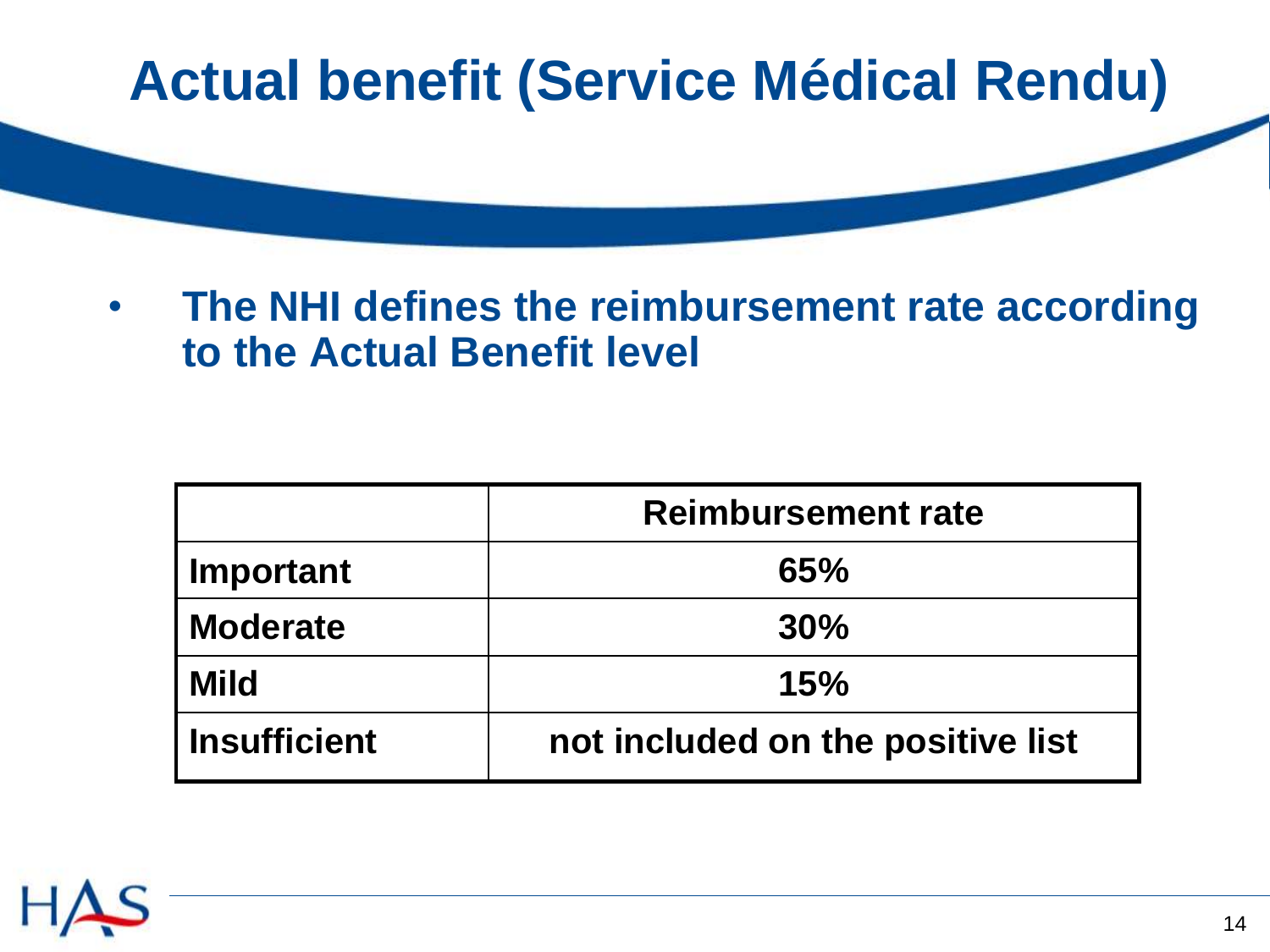### **Improvement in actual benefit (Amélioration du service médical rendu)**

### • **Assesses the relative value of the drug**

– Answers the question : *Does the drug improve patients clinical situation, as compared to existing therapies?*

### • **Measure of the clinical added value**

| Major           | <b>ASMR I</b>           |  |
|-----------------|-------------------------|--|
| Important       | <b>ASMR II</b>          |  |
| <b>Moderate</b> | <b>ASMR III</b>         |  |
| Minor           | <b>ASMR IV</b>          |  |
|                 | No clinical improvement |  |

No clinical improvement ASMR V

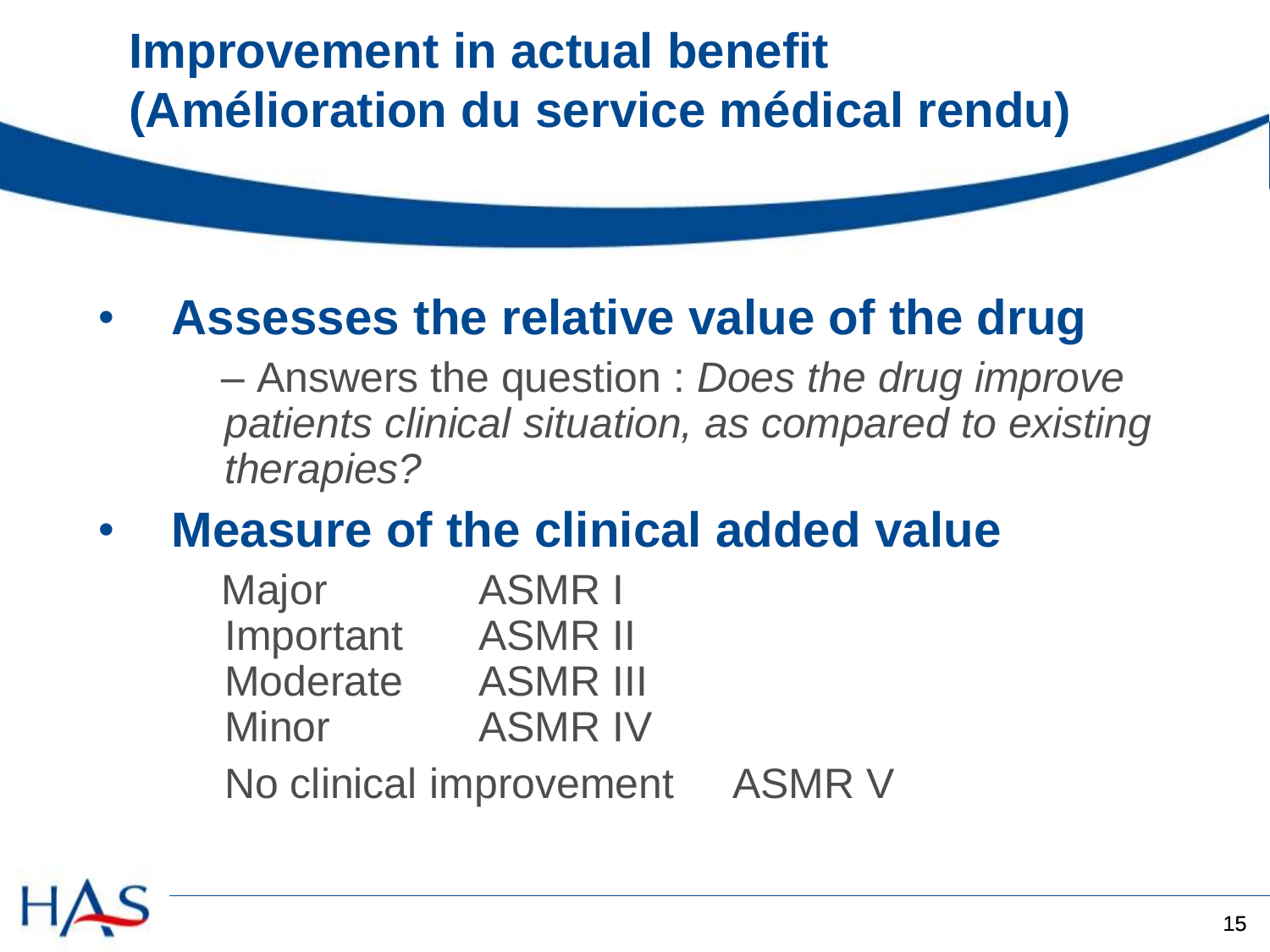# **ASMR appraisal (1)**

- **Assessment of the therapeutic or diagnostic progress provided by the new drug in terms of efficacy and tolerance as compared to existing therapies**
- **Need for the appropriate identification of the pertinent comparator(s)**
- **Results of direct comparison takes into account**
	- Clinical pertinence of the main criteria
	- The evidence
	- The quantity of effect and its clinical significance
- **Indirect comparisons are acceptable if the method if realised according to recommendations**
- **Non inferiority demonstrate absence of progress: ASMR is of V**

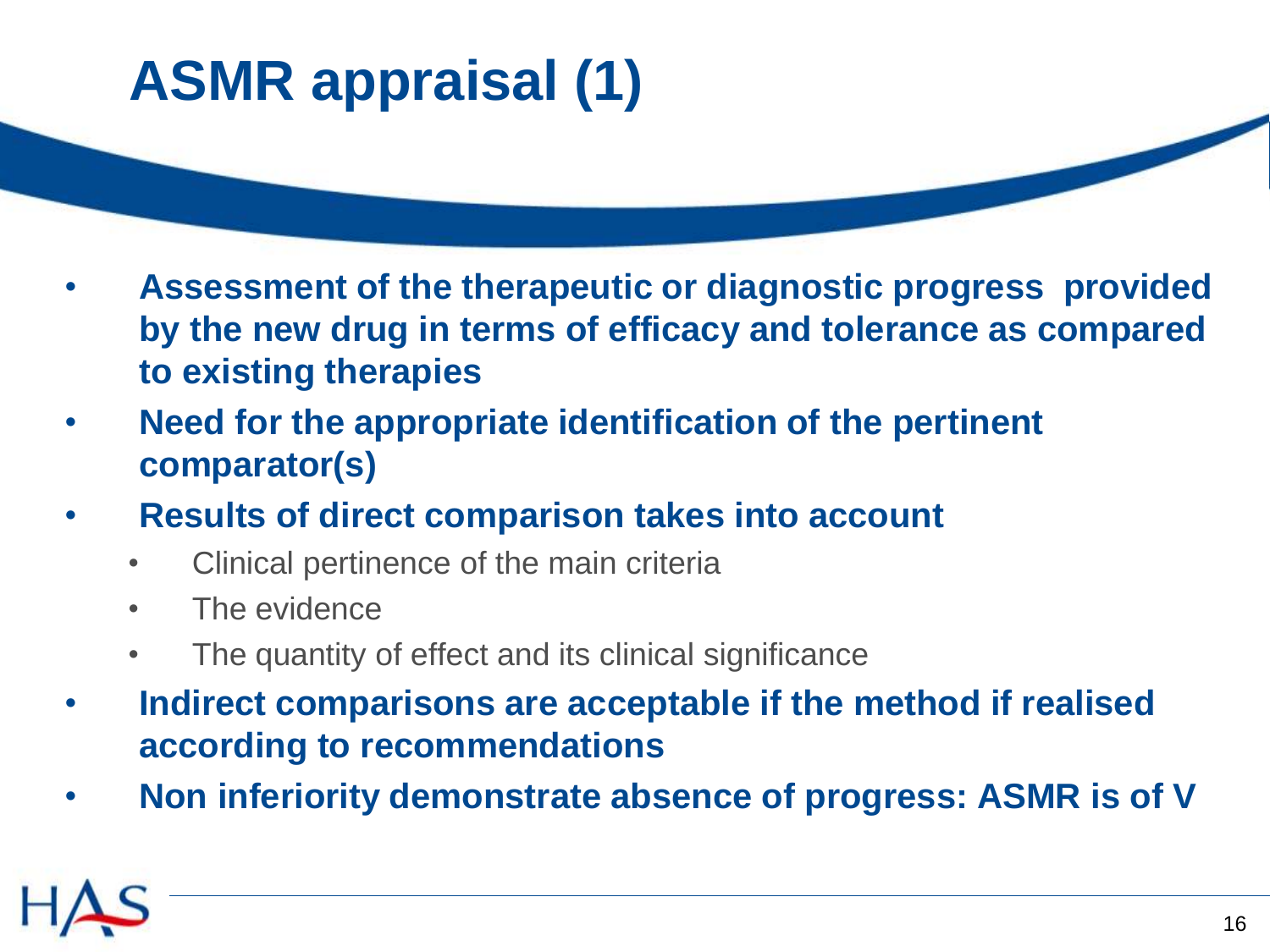## **ASMR appraisal (2)**

- **In case of demonstration of superiority the importance of the difference quantifies the ASMR** 
	- A major therapeutic progress (ASMR I) is for drugs that have a demonstrated effect on mortality in a severe disease
	- Minor, moderate or important ASMR qualifies the additional clinical effect in terms of edfficacy and tolerance
	- New modalities of administration, new galenic can be considered as a progress if its clinical interest is demonstrated

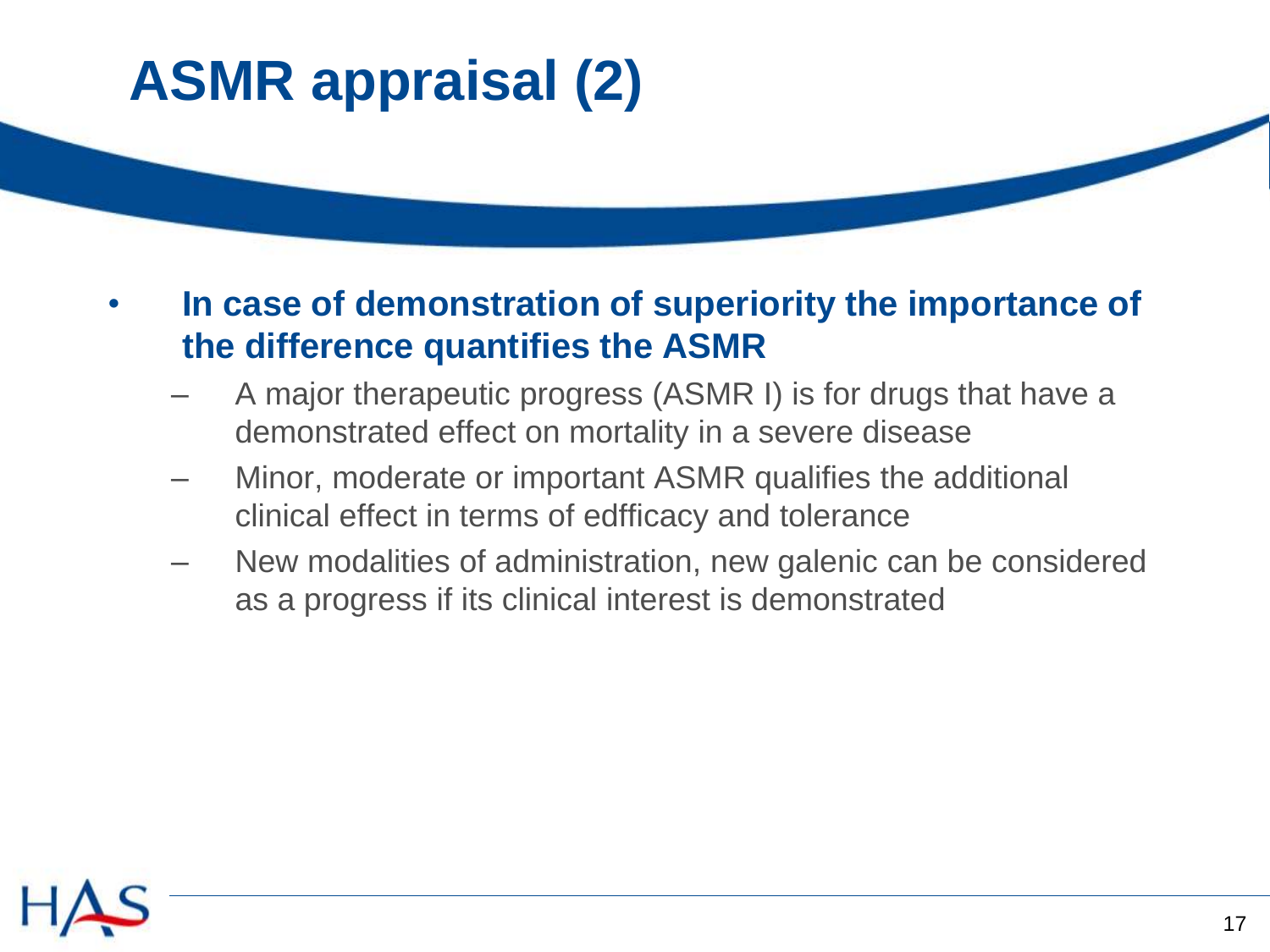### **Improvement in actual benefit (Amélioration du service médical rendu)**

### • **Consequences**

- ASMR V: The drug can be listed only if the costs are less than the comparators
	- Lower price
	- Or induces cost saving
- ASMR I to IV: Possibility of a higher price as compared to comparators
- ASMR I to III:
	- Faster access (price notification instead of negotiation) and price consistency with European ones

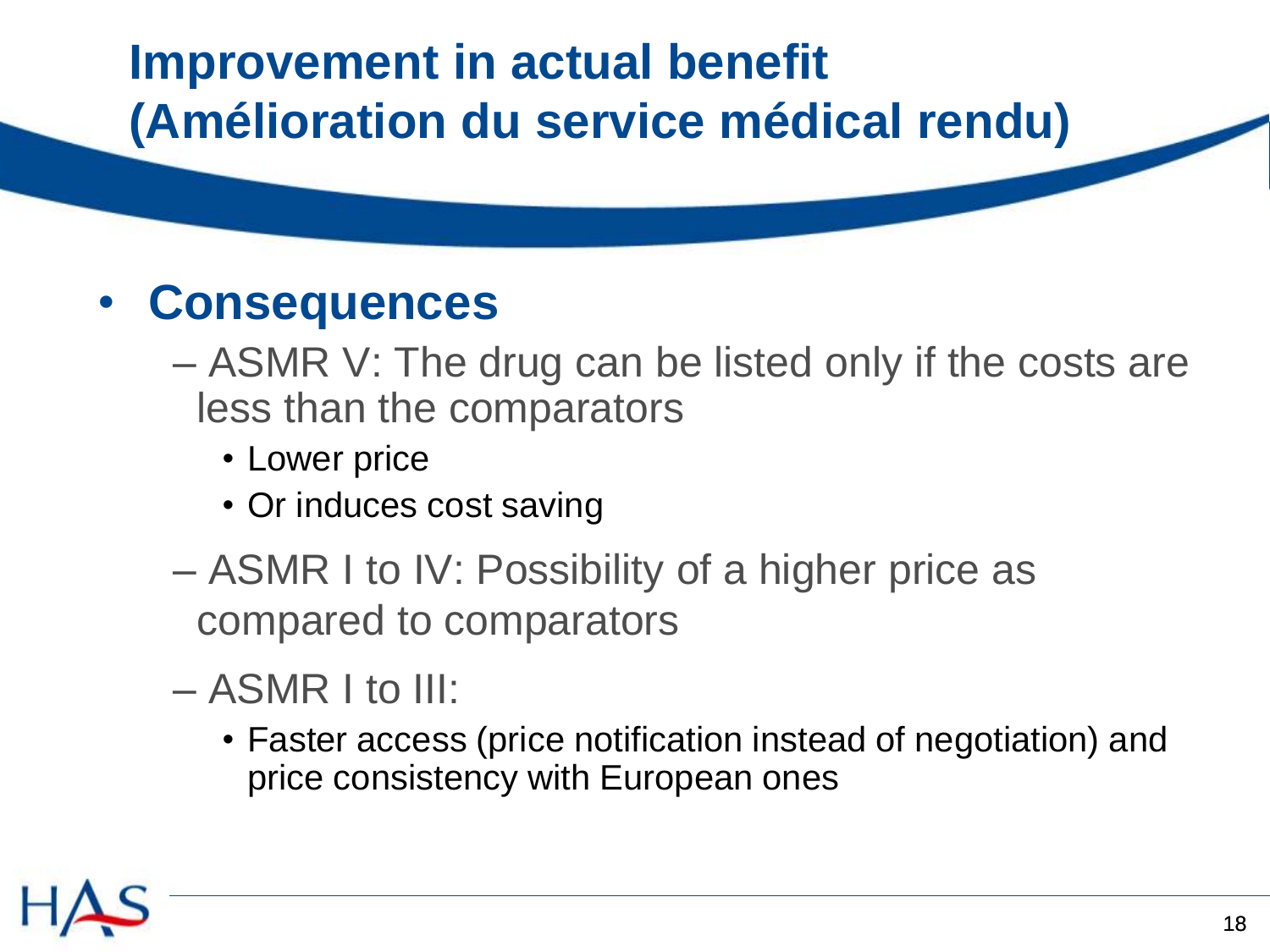## **Level of drug prices according to ASMR**

### • **No ASMR (V)**

- Price less than comparators
- Or induce cost saving

### • **ASMR IV**

- If replaces a drug that will be challenged by generic drugs, no added costs for NHI
- For other ASMR IV, depends on the target population
	- If same target population than the comparator: no price advantage (but advantage in terms of market share)
	- Situation is different if ASMR focused on a restricted population

#### • **ASMR I, II or III**

– Faster access (price notification instead of negotiation) and price consistency with European ones